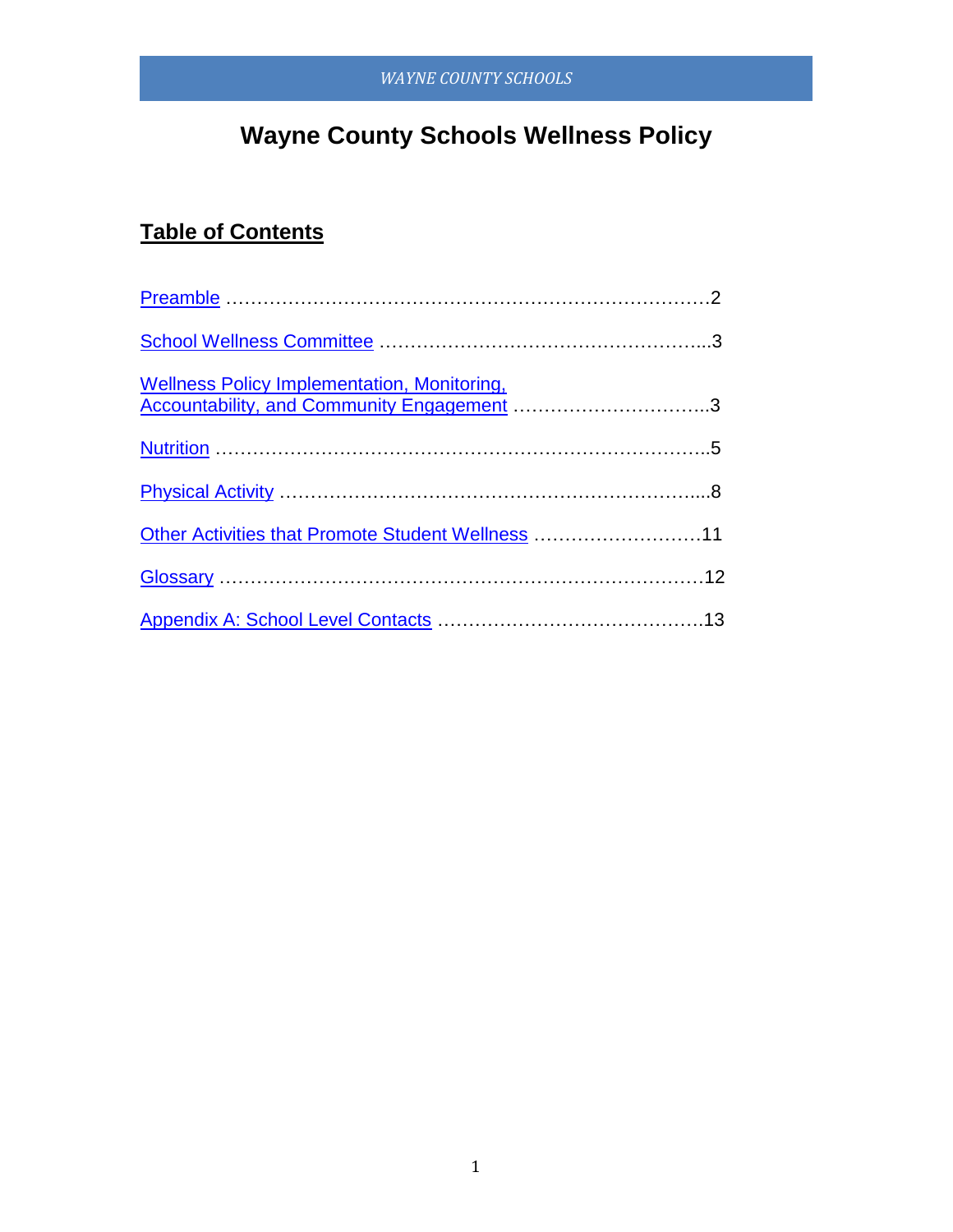## **Wayne County Schools District Wellness Policy**

## <span id="page-1-0"></span>**Preamble**

Wayne County School District is committed to the optimal development of every student. The District believes that for students to have the opportunity to achieve personal, academic, developmental and social success, we need to create positive, safe and health-promoting learning environments at every level, in every setting, throughout the school year.

Research shows that two components, good nutrition and physical activity before, during and after the school day, are strongly correlated with positive student outcomes.

This policy outlines the District's approach to ensuring environments and opportunities for all students to practice healthy eating and physical activity behaviors throughout the school day while minimizing commercial distractions. Specifically, this policy establishes goals and procedures to ensure that:

- Students in the District have access to healthy foods throughout the school day both through reimbursable school meals and other foods available throughout the school campusin accordance with Federal and state nutrition standards;
- Students receive quality nutrition education that helps them develop lifelong healthy eating behaviors;
- Students have opportunities to be physically active before, during and after school;
- Schools engage in nutrition and physical activity promotion and other activities that promote student wellness;
- School staff are encouraged and supported to practice healthy nutrition and physical activity behaviors in and out of school;
- The community is engaged in supporting the work of the District in creating continuity between school and other settings for students and staff to practice lifelong healthy habits;
- The District establishes and maintains an infrastructure for management, oversight, implementation, communication about and monitoring of the policy and its established goals and objectives
- The District will coordinate the wellness policy with other aspects of school management, including the District's School Improvement Plan, when appropriate.

This policy applies to all students, staff and schools in the District. Specific measureable goals and outcomes are identified within each section below.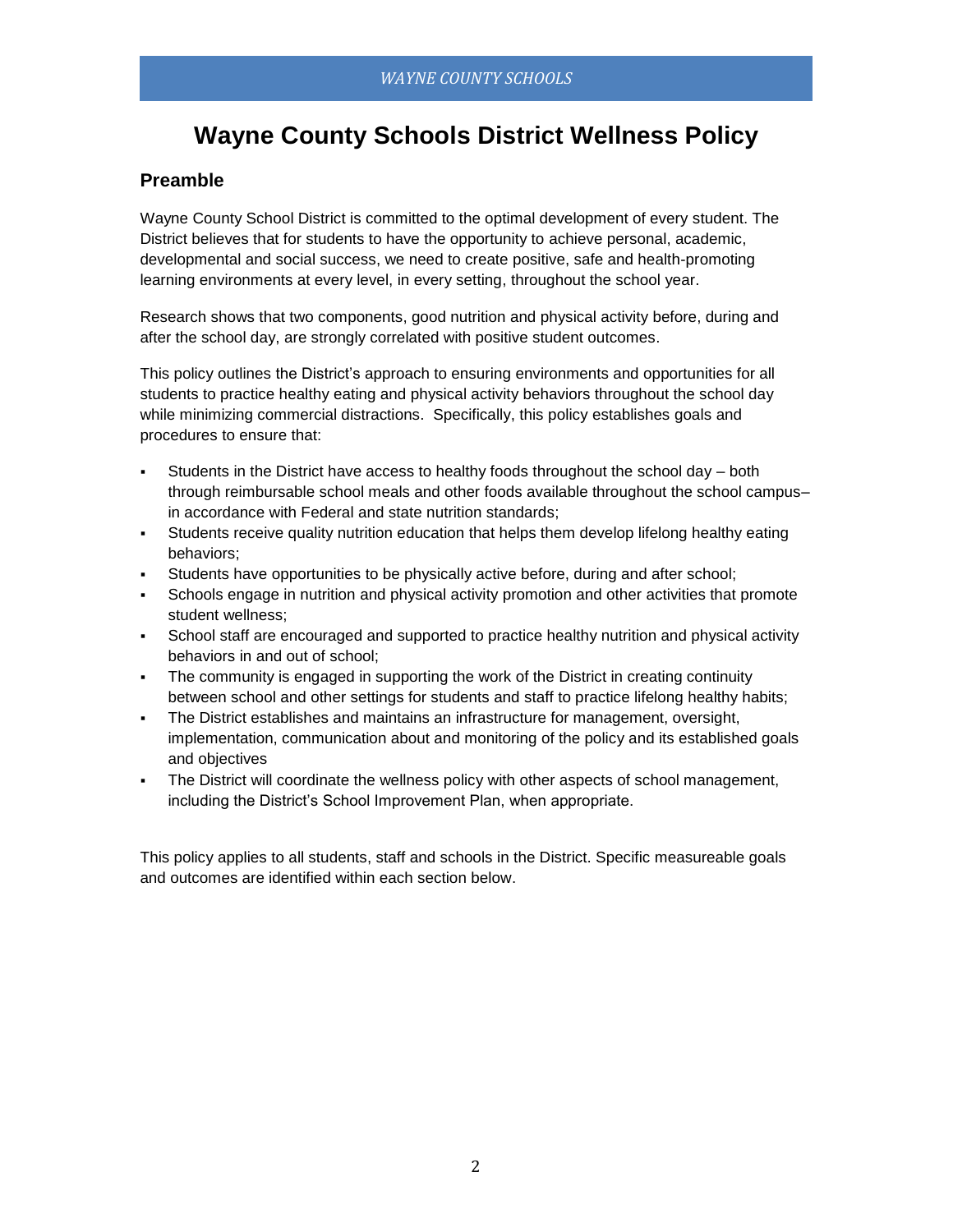## <span id="page-2-0"></span>**I. School Wellness Committee**

#### *Committee Role and Membership*

- The District will convene a representative district wellness committee that meets at least four times per year to establish goals for and oversee school health and safety policies and programs, including development, implementation and periodic review and update of this district-level wellness policy (heretofore referred as "wellness policy").
- Each school within the District will establish an ongoing School Wellness Committee (SWC) that convenes to review school-level issues, in coordination with the DWC.

The DWC membership will represent to the extent possible all school levels and include, but not be limited to: parents and caregivers, students, representatives of the school nutrition program, social and mental health service staff, physical and health education teachers, school health services, school administrators, school board members, health professionals and the general public. To the extent possible, the DWC will represent diversity from each school building and from the community.

#### *Leadership*

The Superintendent or designee(s) will convene the DWC and facilitate development of and updates to the wellness policy, and will ensure each school's compliance with the policy.

Chief Academic Officer: Wayne County Board of Education Office

All school-sponsored events will adhere to the wellness policy guidelines. All school-sponsored wellness events will include physical activity and healthy eating opportunities when appropriate.

<span id="page-2-1"></span>The Principal at each school will ensure compliance with the District Wellness Policy.

## **Wellness Policy Implementation, Monitoring, Accountability and Community Engagement**

#### *Implementation Plan*

The District will develop and maintain a plan for implementation to manage and coordinate the execution of this wellness policy. The plan delineates roles, responsibilities, actions and timelines specific to each school; and includes information about who will be responsible to make what change, by how much, where and when; as well as specific goals and objectives for nutrition standards for all foods and beverages available on the school campus, food and beverage marketing, nutrition promotion and education, physical activity, physical education and other school-based activities that promote student wellness. All schools will use the Healthy Schools [Program online tools](http://www.schools.healthiergeneration.org/) to complete a school-level assessment based on the Centers for Disease Control and Prevention's School Health Index, create an action plan that fosters implementation and generate an annual progress report.

This wellness policy and the progress reports can be found at: *www.wayne.kyschools.us.*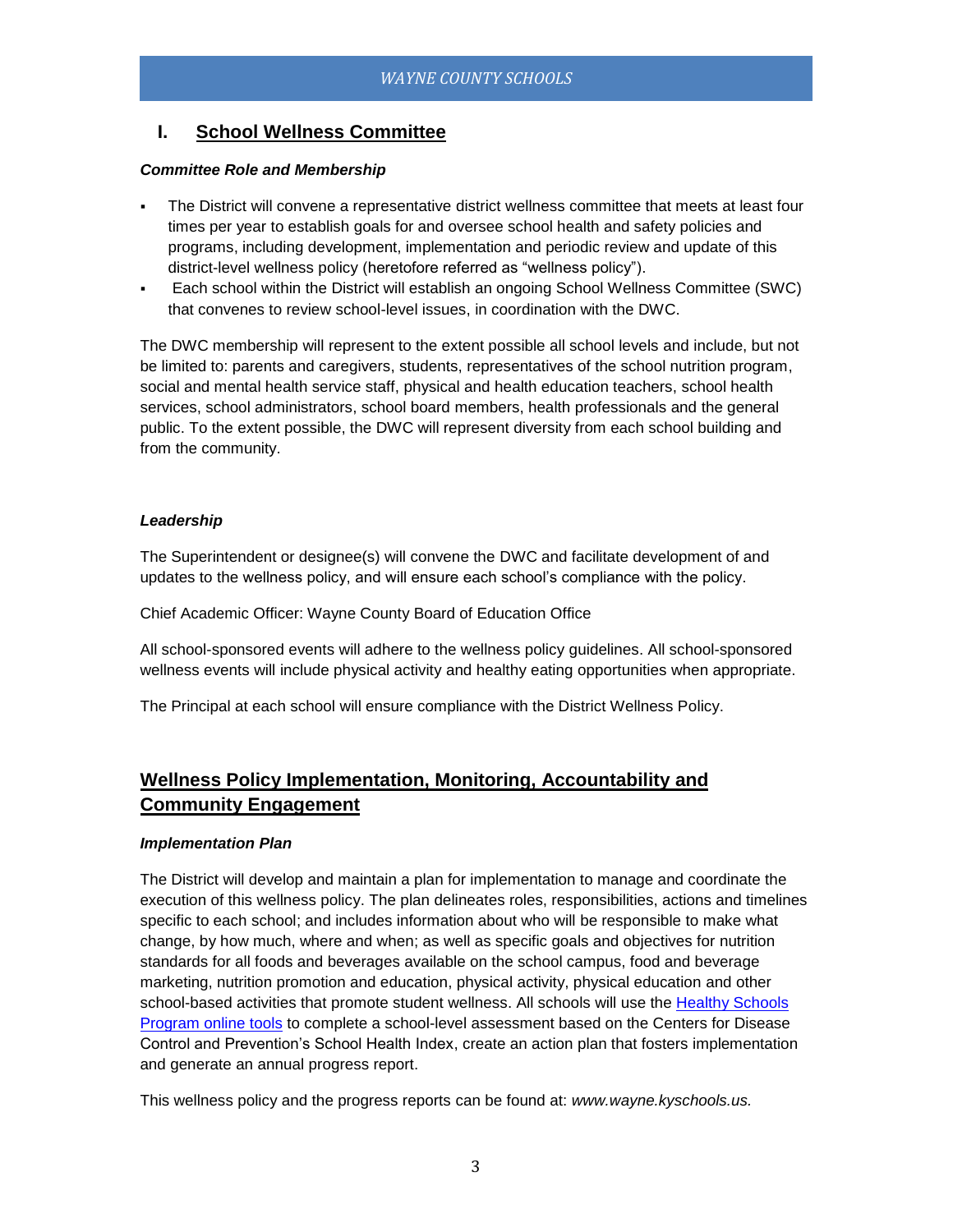#### *Recordkeeping*

The District will retain records to document compliance with the requirements of the wellness policy on the www.wayne.kyschools.us– Quick Link. Documentation maintained in this location will include but will not be limited to:

- **The written wellness policy:**
- Documentation demonstrating that the policy has been made available to the public;
- Documentation of efforts to review and update the Local Schools Wellness Policy; including an indication of who is involved in the update and methods the district uses to make stakeholders aware of their ability to participate on the DWC;
- Documentation to demonstrate compliance with the annual public notification requirements;
- The most recent assessment on the implementation of the local school wellness policy;
- Documentation demonstrating the most recent assessment on the implementation of the Local School Wellness Policy has been made available to the public.

#### *Annual Notification of Policy*

Each year the district will make information about this policy, including its content, any updates to the policy and implementation status available through the school website. The District will provide as much information as possible about the school nutrition environment. Additionally adding how the public can become involved with the school wellness committee.

#### *Triennial Progress Assessments*

At least once every three years, the District will evaluate compliance with the wellness policy to assess the implementation of the policy and include:

- The extent to which schools under the jurisdiction of the District are in compliance with the wellness policy;
- The extent to which the District's wellness policy compares to the Alliance for a Healthier Generation's model wellness policy; and
- A description of the progress made in attaining the goals of the District's wellness policy.

The position/person responsible for managing the triennial assessment and contact information is **\_Chief Academic Officer.**

The DWC, in collaboration with individual schools, will aide in monitor schools' compliance with this wellness policy.

Triennial assessment will be available on school website site.

#### *Revisions and Updating the Policy*

The DWC will update or modify the wellness policy based on the results of the annual School Health Index and triennial assessments and/or as District priorities change; community needs change; wellness goals are met; new health science, information, and technology emerges; and new Federal or state guidance or standards are issued. **The wellness policy will be assessed and updated as indicated at least every three years, following the triennial assessment.**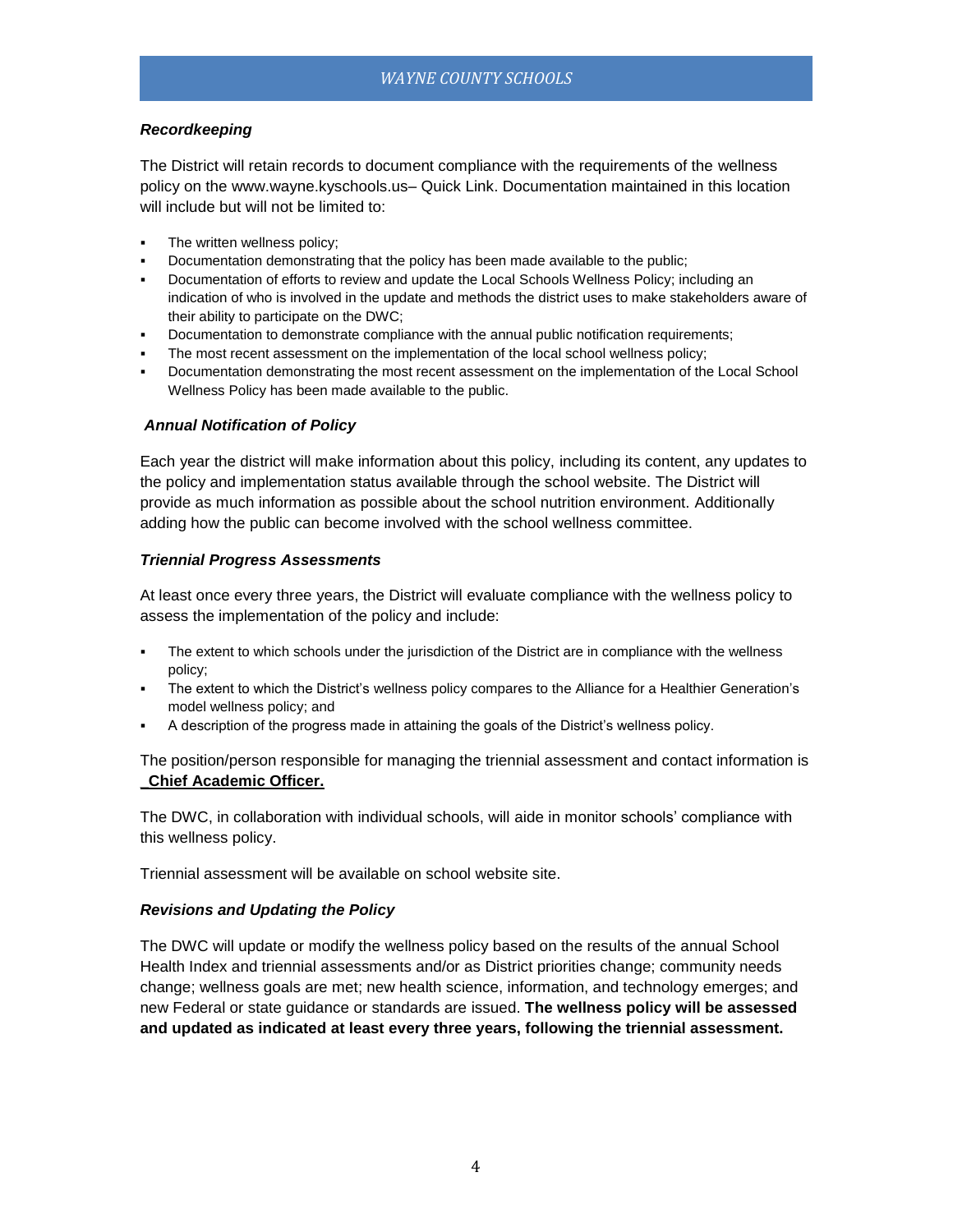#### *Community Involvement, Outreach and Communications*

The district is committed to being responsive to community input, which begins with awareness of the wellness policy. The district website will be used for outreach encouraging community involvement and support with local wellness district school initiatives.

The District will actively notify the public about the content of or any updates to the wellness policy annually. The District will inform the community about the availability of the annual and triennial reports.

## <span id="page-4-0"></span>**II. Nutrition**

#### *School Meals*

Children need access to healthful foods and opportunities to be physically active in order to grow, learn, and thrive. The school meals program aims to improve the overall health of school children in preparation to learn and succeed in life by supporting and modeling healthy choices. School meals are an integral part of the education system because good health fosters student attendance and education. We offer a selection of daily choices at all grade levels, empowering students to make their own healthy food choices.

Schools within the District participate in USDA child nutrition programs, including the National School Lunch Program (NSLP), the School Breakfast Program (SBP), and the Fresh Fruit & Vegetable Program (FFVP), Summer Food Service Program (SFSP), and the At Risk Supper program (CACFP). All schools within the District are committed to offering school meals through the NSLP and SBP programs, and other applicable Federal child nutrition programs, that:

- Are accessible to all students;
- Are appealing and attractive to children;
- Are served in clean and pleasant settings;
- Meet or exceed current nutrition requirements established by local, state, and Federal statutes and regulations. (The District offers reimbursable school meals that mee[t USDA nutrition standards.](http://www.fns.usda.gov/school-meals/nutrition-standards-school-meals))
- Encourage healthy food and beverage choices using at least ten of the [Smarter Lunchroom techniques](http://smarterlunchrooms.org/ideas)
- Menus will be posted on the District website or individual school websites, and will include nutrient content and ingredients.
- Menus will be created/reviewed by a Registered Dietitian or other certified nutrition professional.
- School meals are administered by a team of child nutrition professionals.
- The District child nutrition program will accommodate students with special dietary needs.
- Students will be allowed at least 10 minutes to eat breakfast and at least 20 minutes to eat lunch, counting from the time they have received their meal and are seated (meets Healthy Schools Program Gold-level criteria).
- Students are served lunch at a reasonable and appropriate time of day.
- Encourage recess before lunch to better support learning and healthy eating.
- Participation in Federal child nutrition programs will be promoted among students and families to help ensure that families know what programs are available in their children's school.
- The District will implement at least four of the following five Farm to School activities (meets Healthy Schools Program Gold-level criteria; mark/circle the four activities the District plans to do):
	- Local and/or regional products are incorporated into the school meal program;
	- − Messages about agriculture and nutrition are reinforced throughout the learning environment;
	- School hosts a school garden;
	- School hosts field trips to local farms; and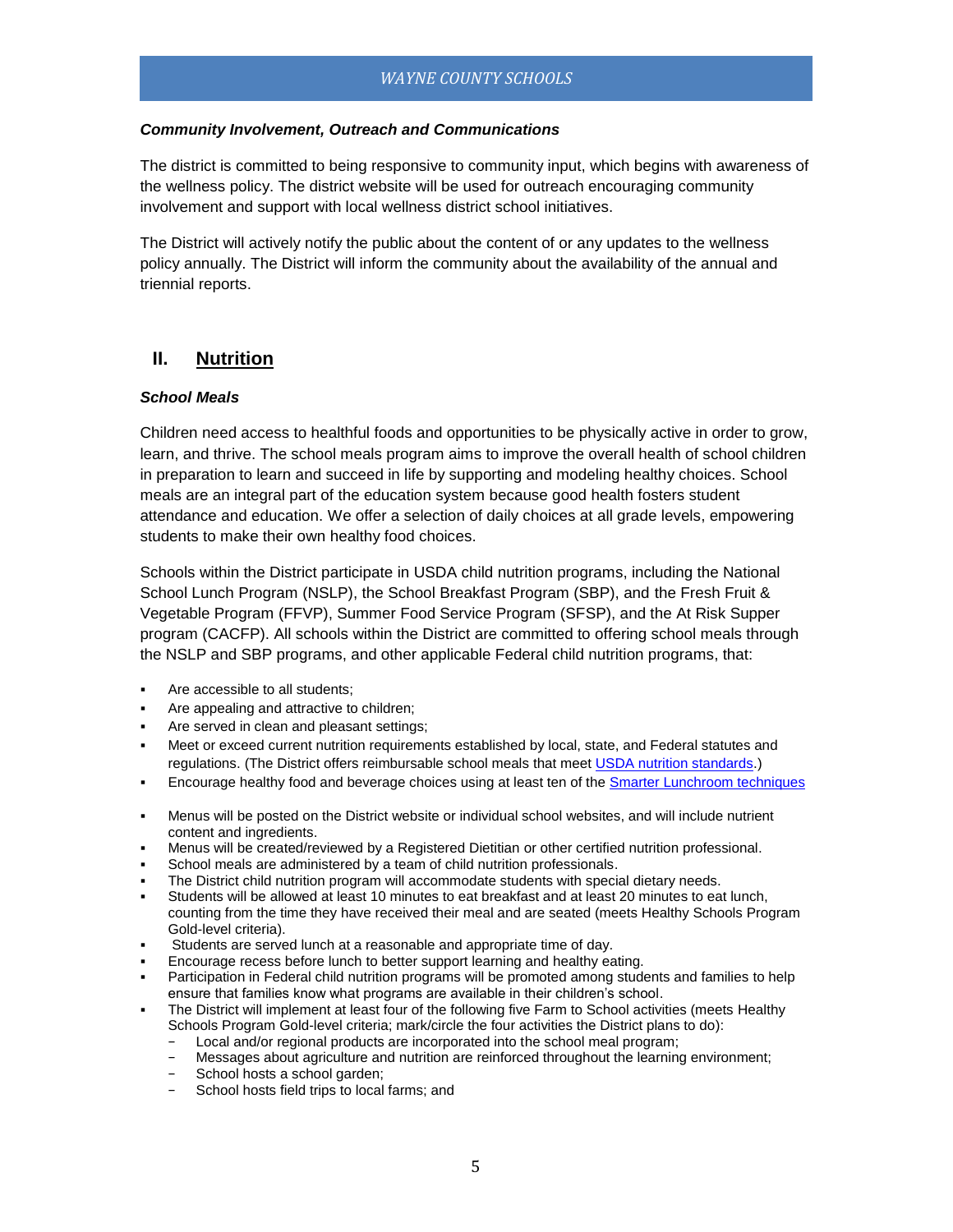School utilizes promotions or special events, such as tastings, that highlight the local/ regional products.]

#### *Staff Qualifications and Professional Development*

All school nutrition program directors, managers and staff will meet or exceed hiring and annual continuing education/training requirements in the [USDA professional standards for child nutrition](http://www.fns.usda.gov/sites/default/files/CN2014-0130.pdf)  [professionals.](http://www.fns.usda.gov/sites/default/files/CN2014-0130.pdf) These school nutrition personnel will refer to [USDA's Professional Standards for](http://professionalstandards.nal.usda.gov/)  [School Nutrition Standards website](http://professionalstandards.nal.usda.gov/) to search for training that meets their learning needs.

#### *Water*

To promote hydration, free, safe, **plain** drinking water will be available to all students throughout the school day\* and throughout every school campus\*. The District will make drinking water available where school meals are served during mealtimes. If drinking fountain is not present other sources and containers may include water jugs, hydration stations, and other methods for delivering drinking water. Students will be encouraged to carry (approved) water bottles filled with only water with them throughout the day.

#### *Competitive Foods and Beverages*

#### **School Day Windows:**

**Window 1**--From 12 AM (midnight) until 30 minutes after the last lunch period. In this window no sale of food or beverage may take place except as part of the school breakfast or school lunch program.

**Window 2**—Opens 30 minutes after the last lunch period and closes 30 minutes after the official school day ends. In this window all food or beverages sold must meet Smart Snacks Regulations. [\(www.healthiergeneration.org/take\\_action/schools/snacks\\_and\\_beverages/smart\\_snacks/alliance](http://www.healthiergeneration.org/take_action/schools/snacks_and_beverages/smart_snacks/alliance_product_calculator) [\\_product\\_calculator\)](http://www.healthiergeneration.org/take_action/schools/snacks_and_beverages/smart_snacks/alliance_product_calculator)

**Window 3**—Opens 30 minutes after the end of the official school day and closes at 12 AM (midnight). During this window, there is no nutrient standard restriction however to promote healthy eating habits one healthy option at each event is encouraged.

#### **Elementary/Middle School Beverage Options: (Window 2)**

- Water—**Plain**, non-caloric, noncarbonated water. No size limit.
- Milk—Low-fat (unflavored only) or nonfat milk (flavored or unflavored) Size restrictions--Elementary (8 ounces or less) Middle (12 ounces or less).
- Juice—100% fruit or vegetable juice or any combination of both totaling 100% with no added sweeteners will be allowed. Size restrictions--Elementary (8 ounces or less) Middle (12 ounces or less).
- No other beverage are allowed.

#### **High School Beverage Options: (Window 2)**

- Water—**Plain**, non-caloric, noncarbonated water. No size limit.
- Milk—Low-fat (unflavored only) or nonfat milk (flavored or unflavored) Size restrictions--(12 ounces or less).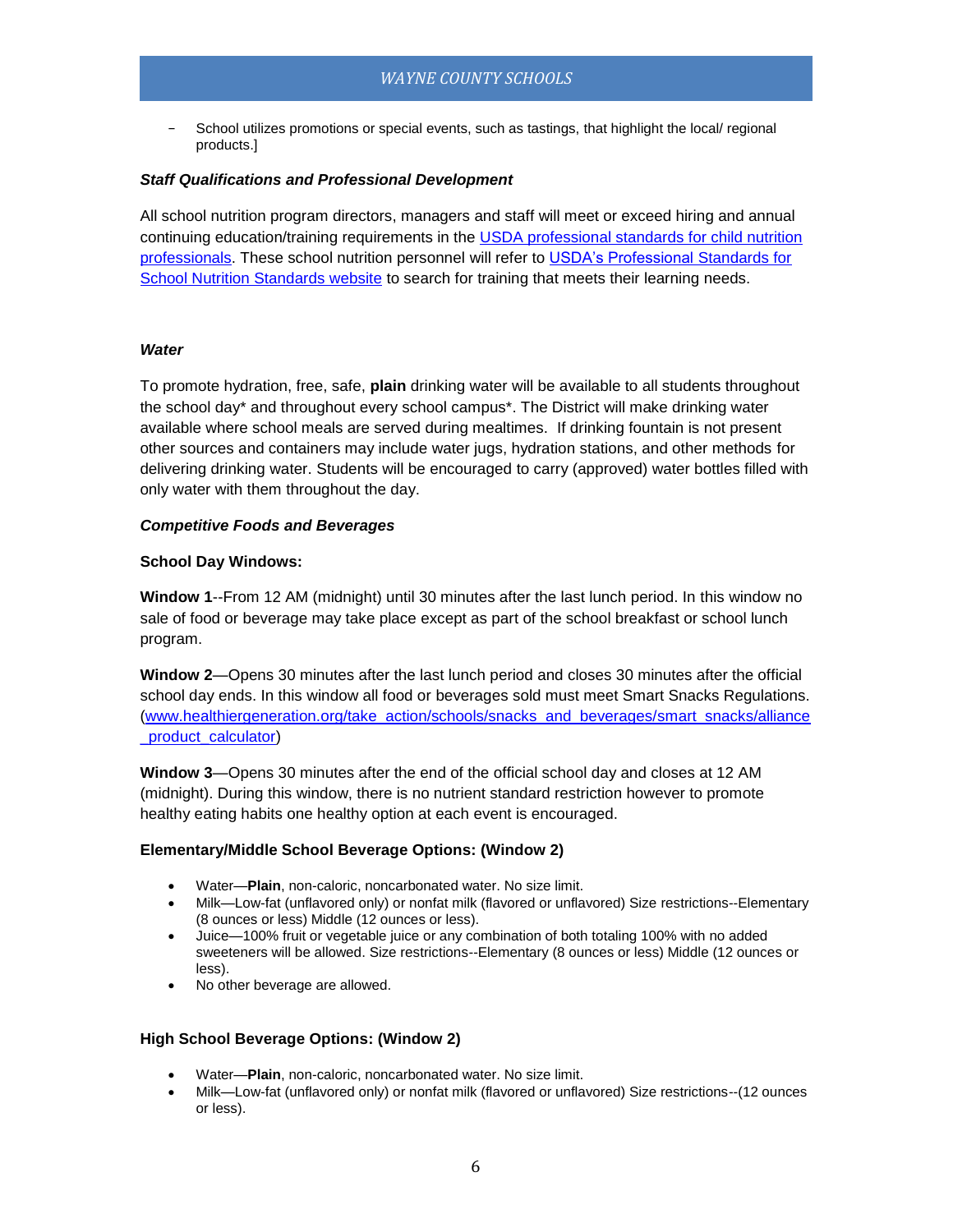- Juice—100% fruit or vegetable juice or any combination of both totaling 100% with no added sweeteners will be allowed. Size restrictions--(12 ounces or less).
- Calorie free beverages—any flavored beverages (20 ounces or less) that are labeled to contain 5 calories or less per 8 ounces, or 10 calories or less per 20 ounce; and contains no more than 10 grams of sugar per serving.
- Low calorie beverages—any flavored beverages (12 ounces or less) that are labeled to contain 40 calories or less per 8 ounces, or 60 calories or less per 12 ounce; and contains no more than 10 grams of sugar per serving.
- Beverage may contain caffeine.

#### *Celebrations and Rewards*

- 1. Celebrations/parties and Classroom snacks. The district will provide a list of healthy ideas to parents and teachers, including non-food celebration ideas. Healthy party and snack ideas are encouraged from the [Alliance for a Healthier Generation](https://www.healthiergeneration.org/take_action/schools/snacks_and_beverages/celebrations/) and from the [USDA.](http://healthymeals.nal.usda.gov/local-wellness-policy-resources/wellness-policy-elements/healthy-celebrations)
- 2. Rewards and incentives. The District will provide teachers and other relevant school staff a [list of alternative ways to reward children](https://www.healthiergeneration.org/take_action/schools/snacks_and_beverages/non-food_rewards/) and encourage them to use these best practice non-food methods as alternatives to food and beverages. Also, no foods or beverages will be withheld as punishment for any reason.

#### *Outside Food*

The District encourages all children to consume the meals provided by the district. The meals provided are healthy, attractive and children have choices within each school cafeteria. Bringing food in to children from outside restaurants has a negative impact on the children around them and a negative impact on the health of the child receiving the meal. Although children are allowed to bring their lunch, food brought in from outside restaurants are not encouraged within the school district.

#### *Fundraising*

There will be no exemptions given for fundraisers. All foods sold in window 2 must meet Smart Snack Regulations. During window 3, there is no nutrient standard restriction however to promote healthy eating habits one healthy option at each event is encouraged. (See school day windows)

#### *Nutrition Promotion*

Nutrition promotion and education positively influence lifelong eating behaviors by using evidence-based techniques and nutrition messages, and by creating food environments that encourage healthy nutrition choices and encourage participation in school meal programs. Students and staff will receive consistent nutrition messages throughout schools, classrooms, gymnasiums, and cafeterias. Nutrition promotion also includes marketing and advertising nutritious foods and beverages to students and is most effective when implemented consistently through a comprehensive and multi-channel approach by school staff, teachers, parents, students and the community.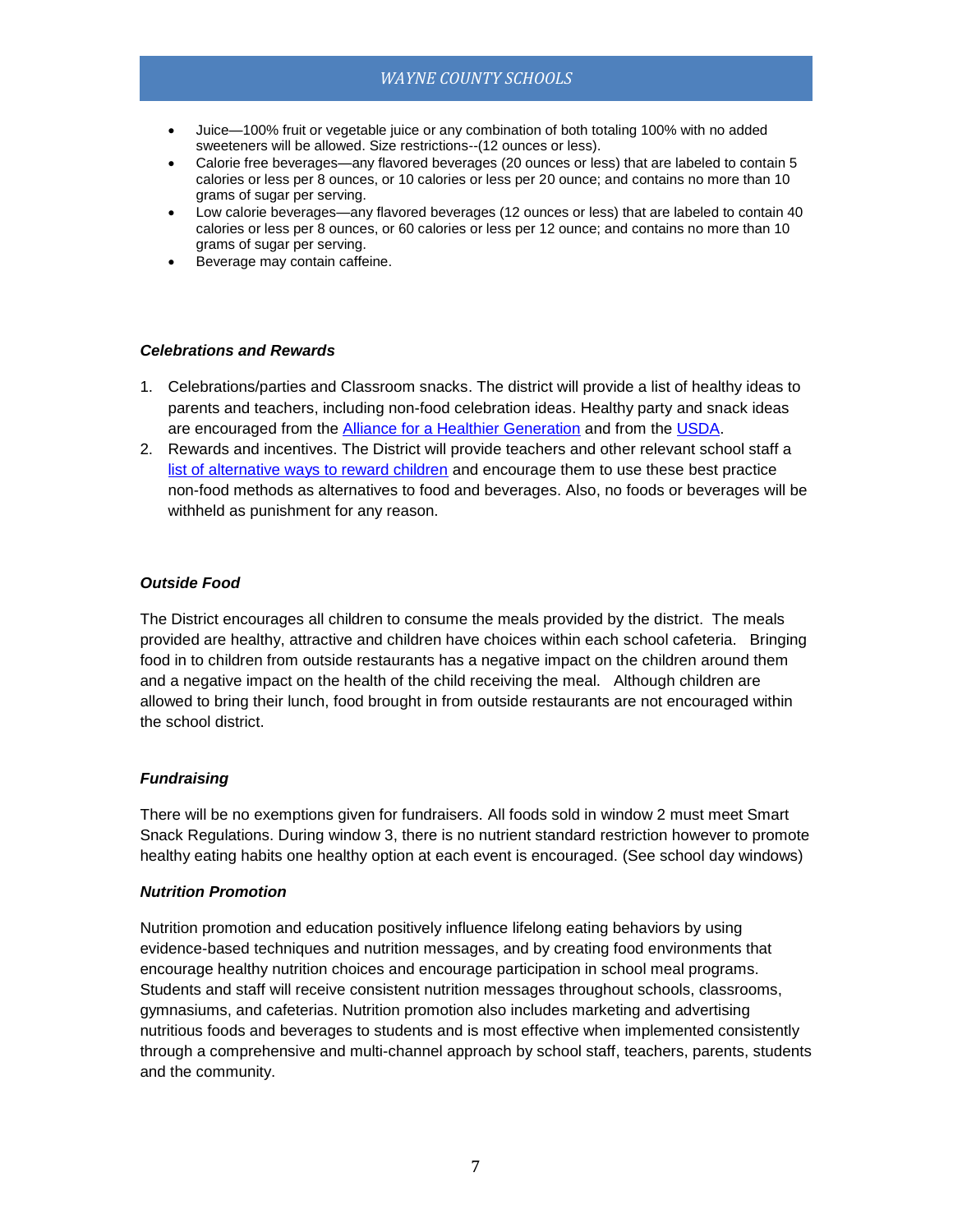#### *Nutrition Education*

The District will teach, model, encourage and support healthy eating by all students. Schools will provide nutrition education and engage in nutrition promotion that:

- Is designed to provide students with the knowledge and skills necessary to promote and protect their health;
- Is part of not only health education classes, but also integrated into other classroom instruction through subjects such as math, science, language arts, social sciences and elective subjects;
- Includes enjoyable, developmentally-appropriate, culturally-relevant and participatory activities, such as cooking demonstrations or lessons, promotions, taste-testing, farm visits and school gardens;
- Promotes fruits, vegetables, whole-grain products, low-fat and fat-free dairy products and healthy food preparation methods;
- Emphasizes caloric balance between food intake and energy expenditure (promotes physical activity/exercise);
- Links with school meal programs, cafeteria nutrition promotion activities, school gardens, Farm to School programs, other school foods and nutrition-related community services;
- Teaches media literacy with an emphasis on food and beverage marketing; and
- Includes nutrition education training for teachers and other staff.

#### *Essential Healthy Eating Topics in Health Education*

The District will include in the health education curriculum a minimum of 12 of the following essential topics on healthy eating:

- Relationship between healthy eating and personal health and disease prevention
- Food guidance fro[m MyPlate](http://www.choosemyplate.gov/)
- Reading and using FDA's nutrition fact labels
- Eating a variety of foods every day
- Balancing food intake and physical activity
- Eating more fruits, vegetables and whole grain products
- Choosing foods that are low in fat, saturated fat, and cholesterol and do not contain *trans* fat
- Choosing foods and beverages with little added sugars
- Eating more calcium-rich foods
- Preparing healthy meals and snacks
- Risks of unhealthy weight control practices
- Accepting body size differences
- Food safety
- Importance of water consumption
- Importance of eating breakfast
- Making healthy choices when eating at restaurants
- Eating disorders
- [The Dietary Guidelines for Americans](https://www.choosemyplate.gov/dietary-guidelines)
- Reducing sodium intake
- Social influences on healthy eating, including media, family, peers and culture
- How to find valid information or services related to nutrition and dietary behavior
- How to develop a plan and track progress toward achieving a personal goal to eat healthfully
- Resisting peer pressure related to unhealthy dietary behavior
- Influencing, supporting, or advocating for others' healthy dietary behavior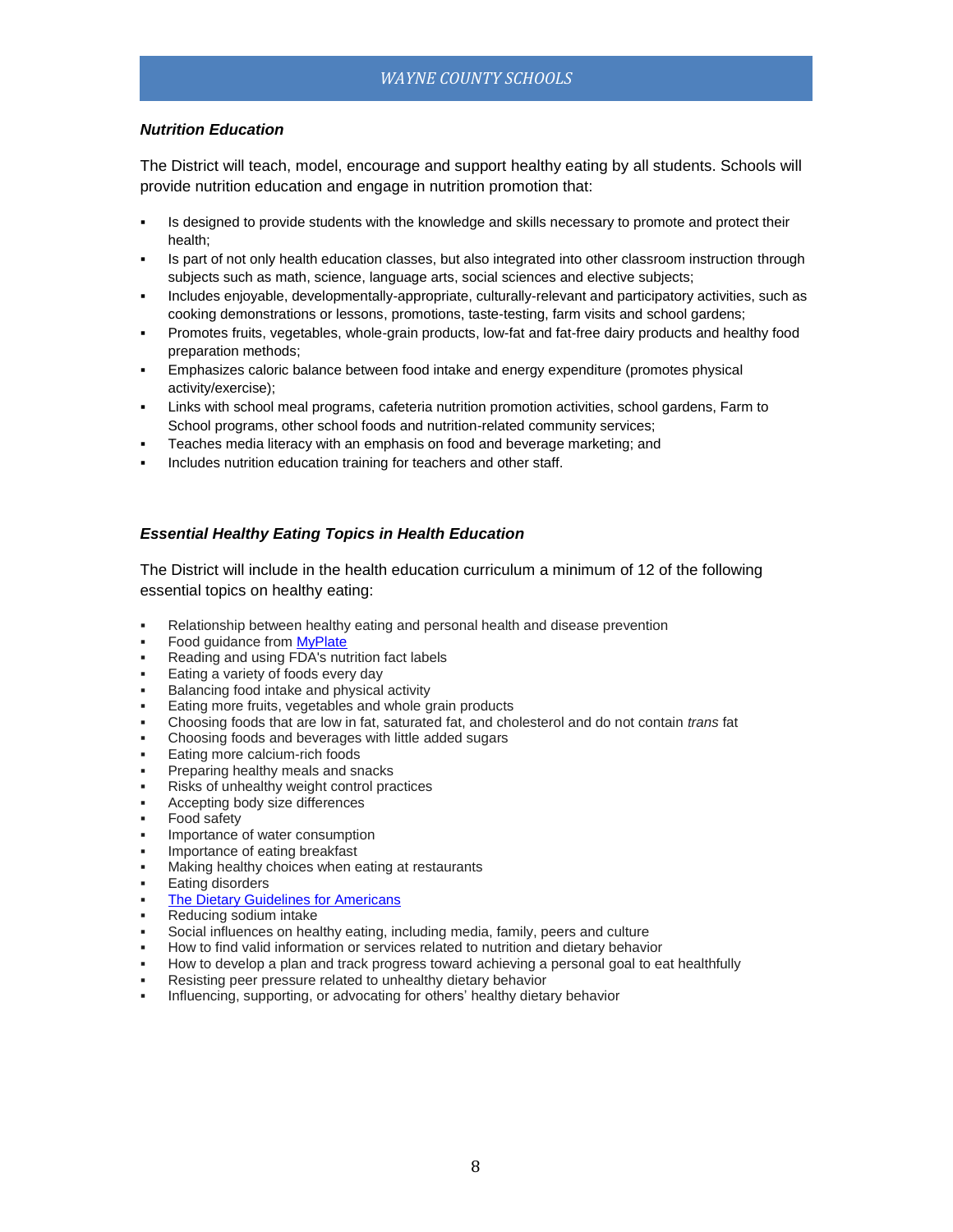## <span id="page-8-0"></span>**III. Physical Activity**

Children and adolescents should participate in at least 60 minutes of physical activity every day. A substantial percentage of students' physical activity can be provided through a comprehensive school physical activity program (CSPAP). A CSPAP reflects strong coordination and synergy across all of the components: quality physical education as the foundation; physical activity before, during and after school; staff involvement and family and community engagement and the district is committed to providing these opportunities. Schools will ensure that these varied physical activity opportunities are in addition to, and not as a substitute for, physical education (addressed in "Physical Education" subsection). All schools in the district will be encouraged to participate in *Let's Move!* Active Schools [\(www.letsmoveschools.org\)](http://www.letsmoveschools.org/) in order to successfully address all CSPAP areas.

Physical activity during the school day (including but not limited to recess, classroom physical activity breaks or physical education) **should not be withheld** as punishment. *This does not include participation on sports teams.* The district will provide teachers and other school staff with a [list of ideas](http://cspinet.org/new/pdf/constructive_classroom_rewards.pdf) for alternative ways to discipline students.

Recess Guidance:<http://education.ky.gov/CommOfEd/fri/Pages/February-26-2016.aspx>

To the extent practicable, the District will ensure that its grounds and facilities are safe and that equipment is available to students to be active. The District will conduct necessary inspections and repairs.

#### *Physical Education*

The District will provide students with physical education, using an age-appropriate, sequential physical education curriculum consistent with national and state standards for physical education. The physical education curriculum will promote the benefits of a physically active lifestyle and will help students develop skills to engage in lifelong healthy habits, as well as incorporate essential health education concepts (discussed in the "*Essential Physical Activity Topics in Health Education*" subsection). The curriculum will support the essential components of physical education.

All students will be provided equal opportunity to participate in physical education classes. The District will make appropriate accommodations to allow for equitable participation for all students and will adapt physical education classes and equipment as necessary.

All District **elementary students** in each grade will be encouraged to receive physical education for at least 60 minutes per week throughout the school year.

All [District] **secondary students** (middle and high school) are required to take the equivalent of one academic year of physical/health education.

The District physical education program will promote and encourage student physical fitness through individualized fitness and activity assessments (via the [Presidential Youth Fitness](http://www.pyfp.org/)  [Program](http://www.pyfp.org/) or other appropriate assessment tool) and will use criterion-based reporting for each student.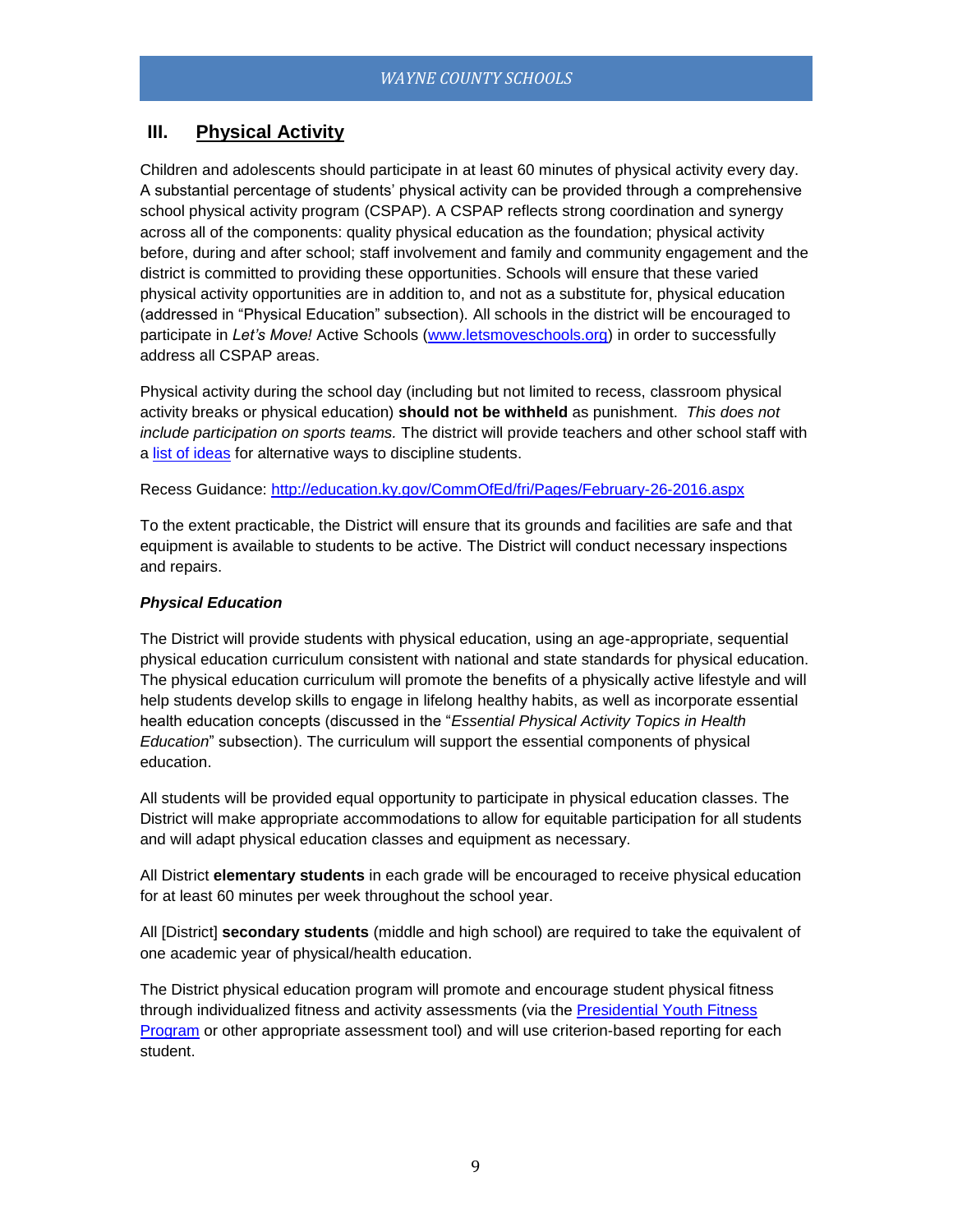#### *Essential Physical Activity Topics in Health Education*

Health education will be required in all grades (elementary) and the district will require middle and high school students to take and pass at least one health education course. The District will include in the health education curriculum a minimum of 12 the following essential topics on physical activity:

- The physical, psychological, or social benefits of physical activity
- How physical activity can contribute to a healthy weight
- How physical activity can contribute to the academic learning process
- How an inactive lifestyle contributes to chronic disease
- Health-related fitness, that is, cardiovascular endurance, muscular endurance, muscular strength, flexibility, and body composition
- Differences between physical activity, exercise and fitness
- Phases of an exercise session, that is, warm up, workout and cool down
- Overcoming barriers to physical activity
- Decreasing sedentary activities, such as TV watching
- Opportunities for physical activity in the community
- Preventing injury during physical activity
- Weather-related safety, for example, avoiding heat stroke, hypothermia and sunburn while being physically active
- How much physical activity is enough, that is, determining frequency, intensity, time and type of physical activity
- Developing an individualized physical activity and fitness plan
- Monitoring progress toward reaching goals in an individualized physical activity plan
- Dangers of using performance-enhancing drugs, such as steroids
- Social influences on physical activity, including media, family, peers and culture
- How to find valid information or services related to physical activity and fitness
- How to influence, support, or advocate for others to engage in physical activity
- How to resist peer pressure that discourages physical activity.

#### *Recess (Elementary)*

All elementary schools will be encouraged to offer at least **20 minutes of recess** on all days during the school year. This *policy may be waived on early dismissal or late arrival days*). If recess is offered before lunch, schools will have appropriate hand-washing facilities and/or handsanitizing stations located just inside/outside the cafeteria to ensure proper hygiene prior to eating.

**Outdoor recess** will be offered when weather is feasible for outdoor play.

In the event that the school or district must conduct **indoor recess,** teachers and staff will follow the indoor recess guidelines that promote physical activity for students, to the extent practicable.

Recess will complement, not substitute, physical education class.

#### *Classroom Physical Activity Breaks (Elementary and Secondary)*

The District recognizes that students are more attentive and ready to learn if provided with periodic breaks when they can be physically active or stretch. Thus, students should be encouraged to take **periodic opportunities** to be active or to stretch throughout the day on all or most days during a typical school week. The District recommends teachers provide short (3-5 minute) physical activity breaks to students during and between classroom times at least three days per week. These physical activity breaks will complement, not substitute, for physical education class, recess, and class transition periods.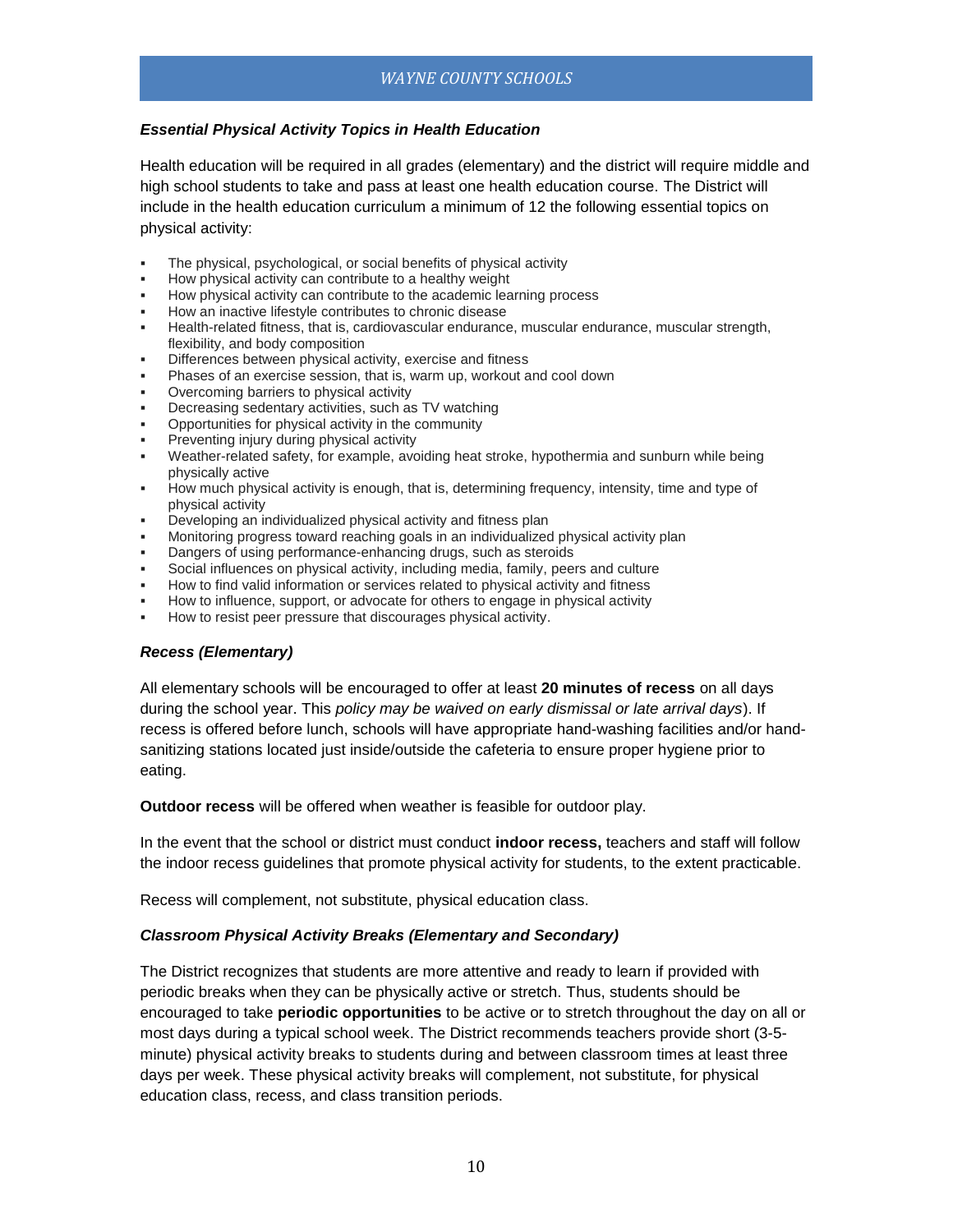The District will provide resources and links to resources, tools, and technology with ideas for classroom physical activity breaks. Resources and ideas are available through [USDA](http://healthymeals.nal.usda.gov/resource-library/physical-activity-school-aged-children/activities-and-tools) and the [Alliance for a Healthier Generation.](https://www.healthiergeneration.org/take_action/schools/physical_activity/physical_activities/)

#### *Active Academics*

It is recommended that teachers incorporate movement and kinesthetic learning approaches into "core" subject instruction when possible and do their part to limit sedentary behavior during the school day.

The District will support classroom teachers incorporating physical activity and employing kinesthetic learning approaches into core subjects by providing annual professional development opportunities and resources, including information on leading activities, activity options, as well as making available background material on the connections between learning and movement.

Teachers will serve as role models by being physically active alongside the students whenever feasible.

#### *Before and After School Activities*

The District offers opportunities for students to participate in physical activity either before and/or after the school day (or both) through a variety of methods. The District will encourage students to be physically active before and after school.

### <span id="page-10-0"></span>**IV. Other Activities that Promote Student Wellness**

The District will integrate wellness activities across the entire school setting, not just in the cafeteria, other food and beverage venues and physical activity facilities. The District will coordinate and integrate other initiatives related to physical activity, physical education, nutrition and other wellness components so all efforts are complementary, not duplicative, and work towards the same set of goals and objectives promoting student well-being, optimal development and strong educational outcomes.

Schools in the District are encouraged to coordinate content across curricular areas that promote student health, such as teaching nutrition concepts in mathematics, with consultation provided by either the school or the District's curriculum experts.

All efforts related to obtaining federal, state or association recognition for efforts, or grants/funding opportunities for healthy school environments will be coordinated with and complementary of the wellness policy, including but not limited to ensuring the involvement of the DWC/SWC.

#### *Community Partnerships*

The District will continue relationships with community partners (e.g., hospitals, universities/colleges, local businesses, cooperative extension, Healthy Kid's Clinic, SNAP-Ed providers and coordinators, etc.) in support of this wellness policy's implementation. Existing and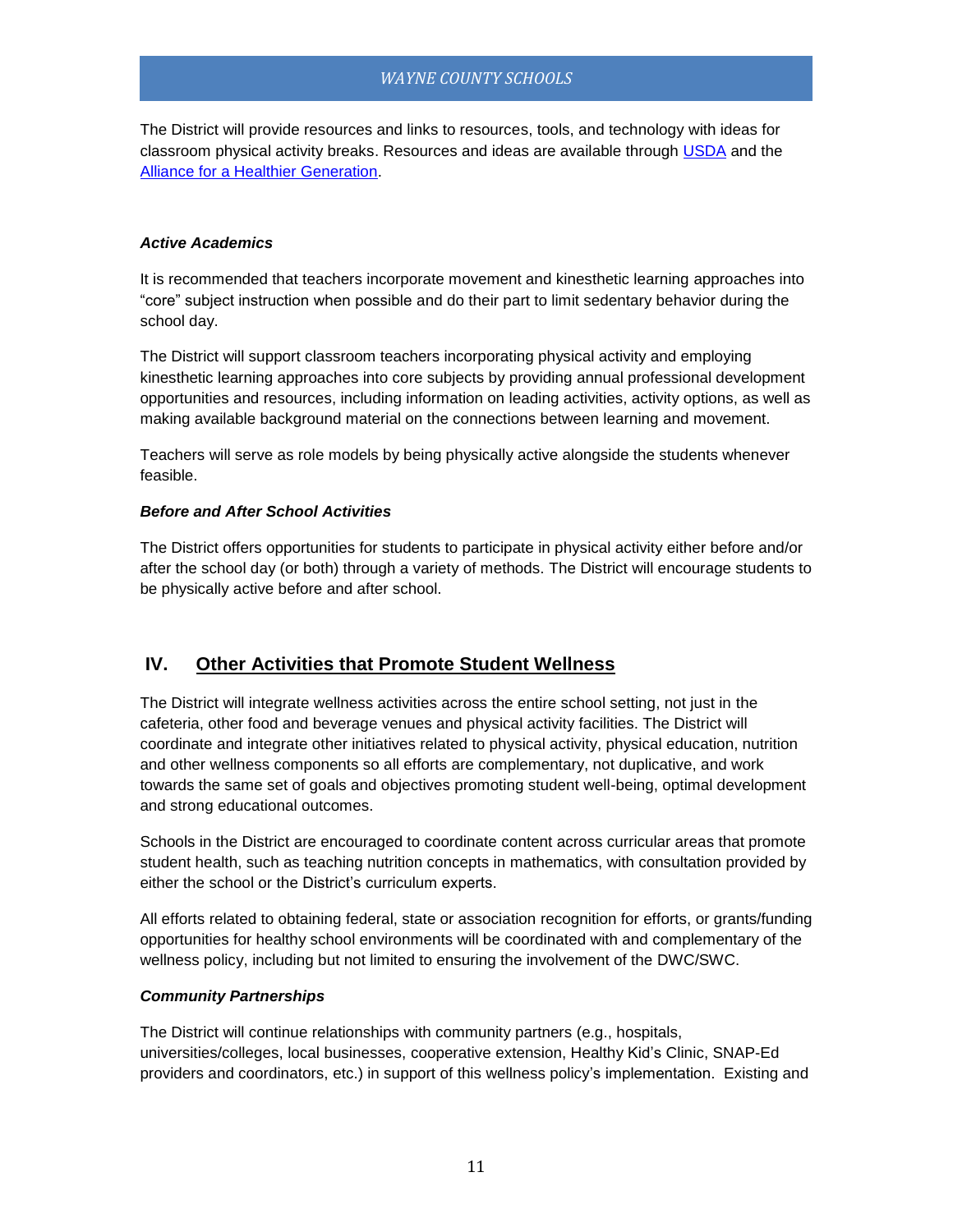new community partnerships and sponsorships will be evaluated to ensure that they are consistent with the wellness policy and its goals.

#### *Community Health Promotion and Family Engagement*

The District will promote to parents/caregivers, families, and the general community the benefits of and approaches for healthy eating and physical activity throughout the school year. Families will be informed and invited to participate in school-sponsored activities and will receive information about health promotion efforts.

#### *Staff Wellness and Health Promotion*

The DWC and the district health coordinator, identifies and disseminates wellness resources and performs other functions that support staff wellness in coordination with human resources staff. Schools in the District will implement strategies to support staff in actively promoting and modeling healthy eating and physical activity behaviors.

The District promotes staff member participation in health promotion programs and will support programs for staff members on healthy eating/weight management that are accessible and free or low-cost.

#### *Professional Learning*

<span id="page-11-0"></span>When feasible, the District will offer annual professional learning opportunities and resources for staff to increase knowledge and skills about promoting healthy behaviors in the classroom and school (e.g., increasing the use of kinesthetic teaching approaches or incorporating nutrition lessons into math class). Professional learning will help District staff understand the connections between academics and health and the ways in which health and wellness are integrated into ongoing district reform or academic improvement plans/efforts.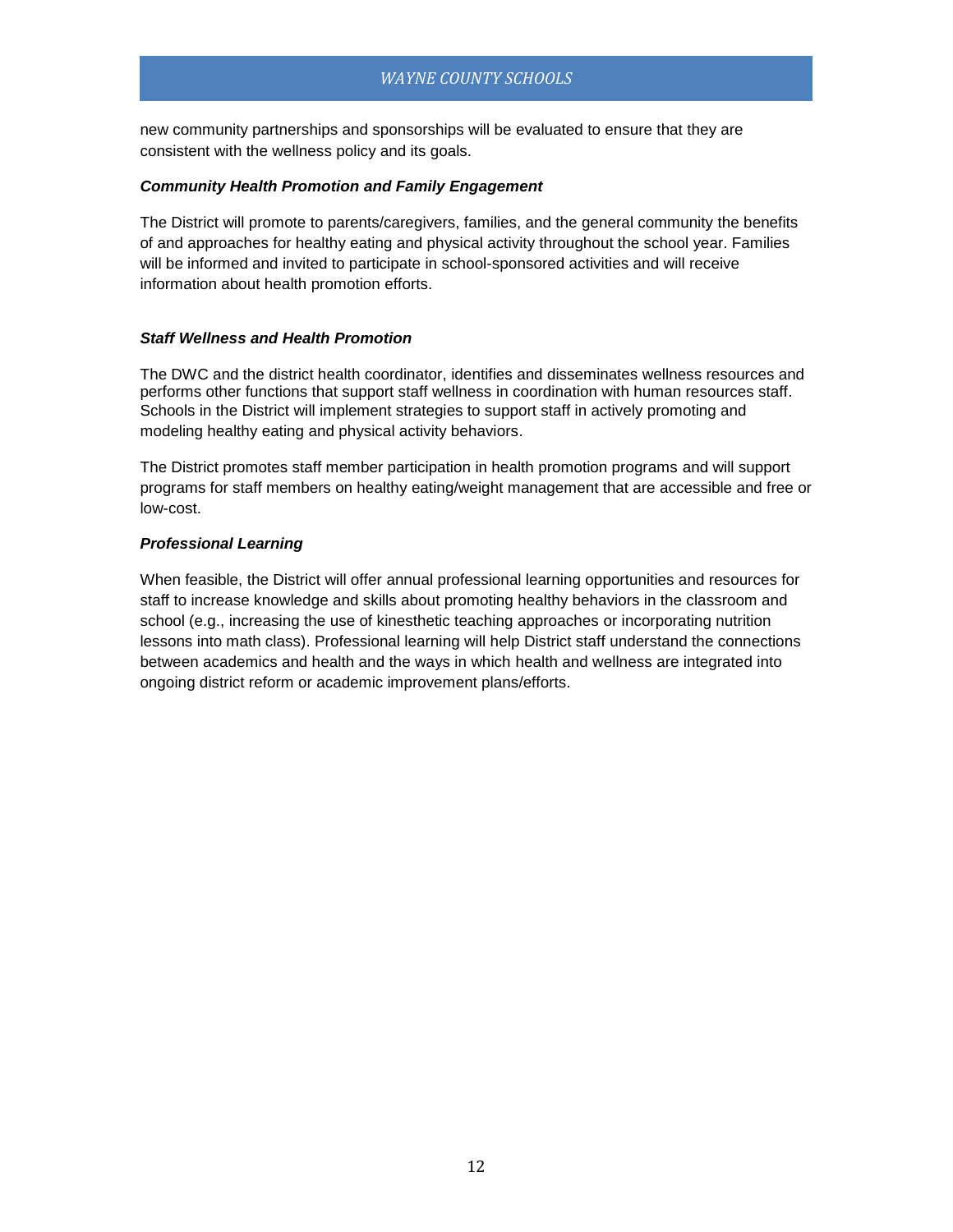## *Glossary:*

**Extended School Day** – the time during, before and after school that includes activities such as clubs, intramural sports, band and choir practice, drama rehearsals and more.

**School Campus** - areas that are owned or leased by the school and used at any time for schoolrelated activities, including on the outside of the school building, school buses or other vehicles used to transport students, athletic fields and stadiums (e.g., on scoreboards, coolers, cups, and water bottles), or parking lots.

**School Day** – the time between midnight the night before to 30 minutes after the end of the instructional day.

**Triennial** – recurring every three years.